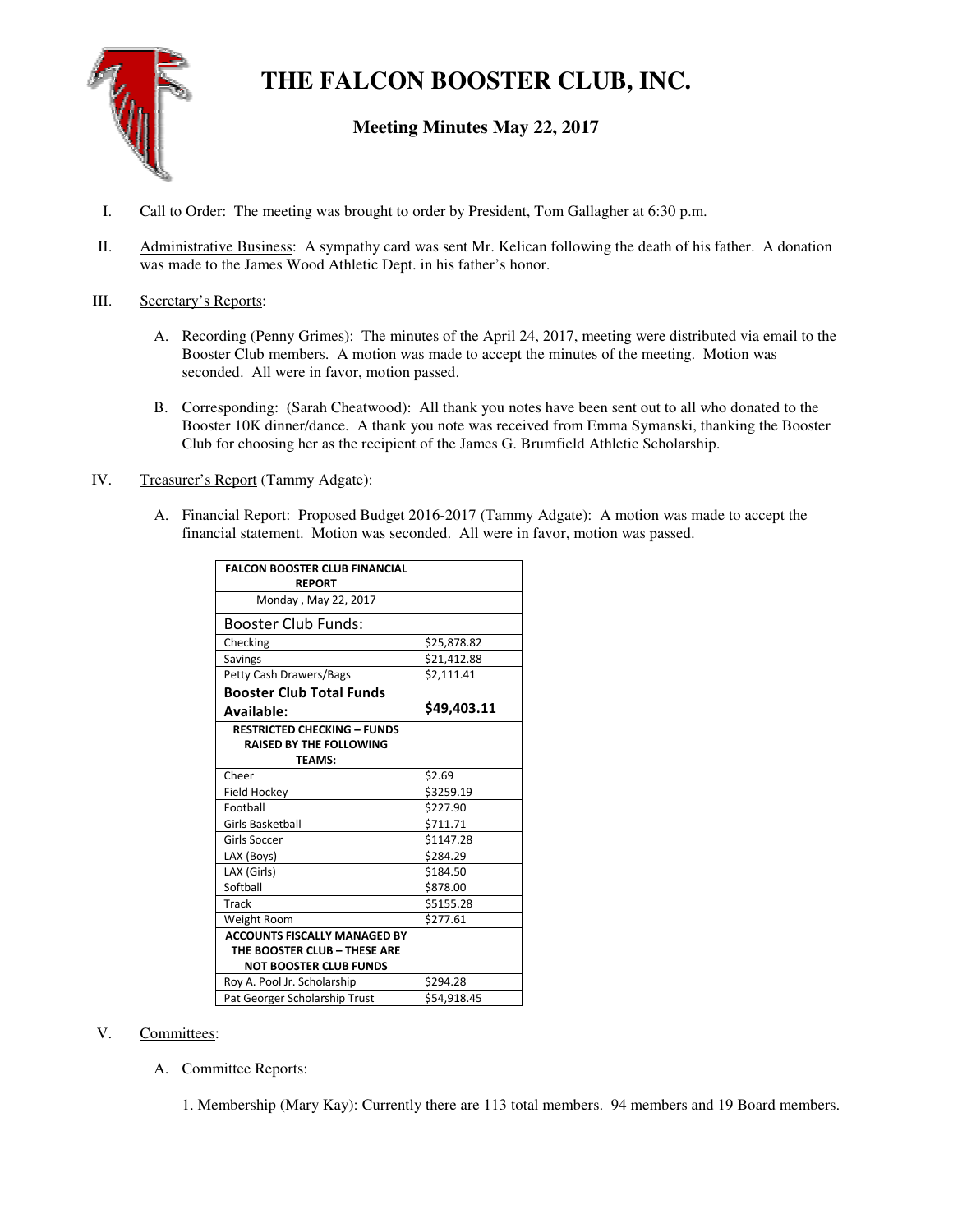#### B. Concessions:

1. Spring Sports – (Tom Gallagher): The only items left in the Baseball concession area are 2 pkgs. of hotdogs and 2 cases of Gatorade. Thank you to those who helped with the concessions this season!

#### VI. Director of Student Activities:

A. Report (Mark Holmes, Athletic Director): Thank you to all for your hard work. This year went very well. We would be lost without all the help and generosity from the Booster Club member and all the other volunteers throughout the year.

Softball is playing in the Championship game Tuesday, Boys Lacrosse team is playing in the District Championship game with Regional play on Thursday night. Baseball and Girls and Boys Soccer are finished for the year. The Tennis team has qualified for team play, playing Saturday at Bassett. 48 Track members are going to Regionals which will be taking place at Liberty University on Thursday.

Next year FHS will be going back to District and Regional play, 4A. FHS will be a member of the Northwest District. There will no longer be Conferences.

#### VII. Old Business:

- A. Falcon Track Classic (Tom Gallagher): Weather was horrible resulting in low numbers and low concession sales. Concession sales = \$532.95. An overabundance of pizza was sold for \$1.00/slice to get rid of them by the end of the day.
- B. Gold Cup (Andrea Gaines): Weather did not cooperate. We had a hard time getting volunteers this year. We could only bill for \$1,944.00 for 18 volunteers, which is \$1,300 less than last year.
- C. Scholarships (Mary Kay): May 17<sup>th</sup>, 8 recipients were awarded Booster Club Athletic Scholarships. The Committee choosing the recipients consisted of the Principal, Activities Director, Mary Kay Anderson, Steve Browning, Sarah Cheatwood and Andrea Gaines. Below are the list of recipients:

| <b>Falcon Booster Club Athletic Scholarship Recipients 2017</b> |  |
|-----------------------------------------------------------------|--|
|                                                                 |  |

| Scholarship               |       |
|---------------------------|-------|
| <b>Robert Downs</b>       | Ra    |
| Ben and Mary Golightly    | Ama   |
| Edwin J. Lee              | Sean  |
| Bernice and Flash Pearson | Madis |
| Dick and Carolyn Bowen    | James |
| James G. Brumfield        | Em    |
| <b>Steve Downs</b>        | Leann |
| <b>Randy Moore</b>        | Dа    |
|                           |       |

Recipient chel Crawford nda Kirkpatrick Thomas Hardy son Skylar Martin Boatrick McAvoy  $ima$  Symanski e Delaney Brown niel Succop

#### **Other Scholarships Presented by the Booster Club**

Roy A Pool, Jr. Scholarship Darian Poles Pat Georger Scholarship Brandon Robison

D. 2017-2018 BOD/Officers (Tom Gallagher): As reported last month, the position of Recording Secretary had not been filed. Beth Howser has accepted the position. A motion was made to accept the slate of

# Board members and Officers. Motion was seconded. All were in favor, motion passed.

# **2017-2018 Officers**

President – Tom Gallagher Vice President – Sherri Railey Recording Secretary – Beth Howser Corresponding Secretary – Sarah Cheatwood Treasurer – Tammy Adgate Past President – Mary Kay Anderson